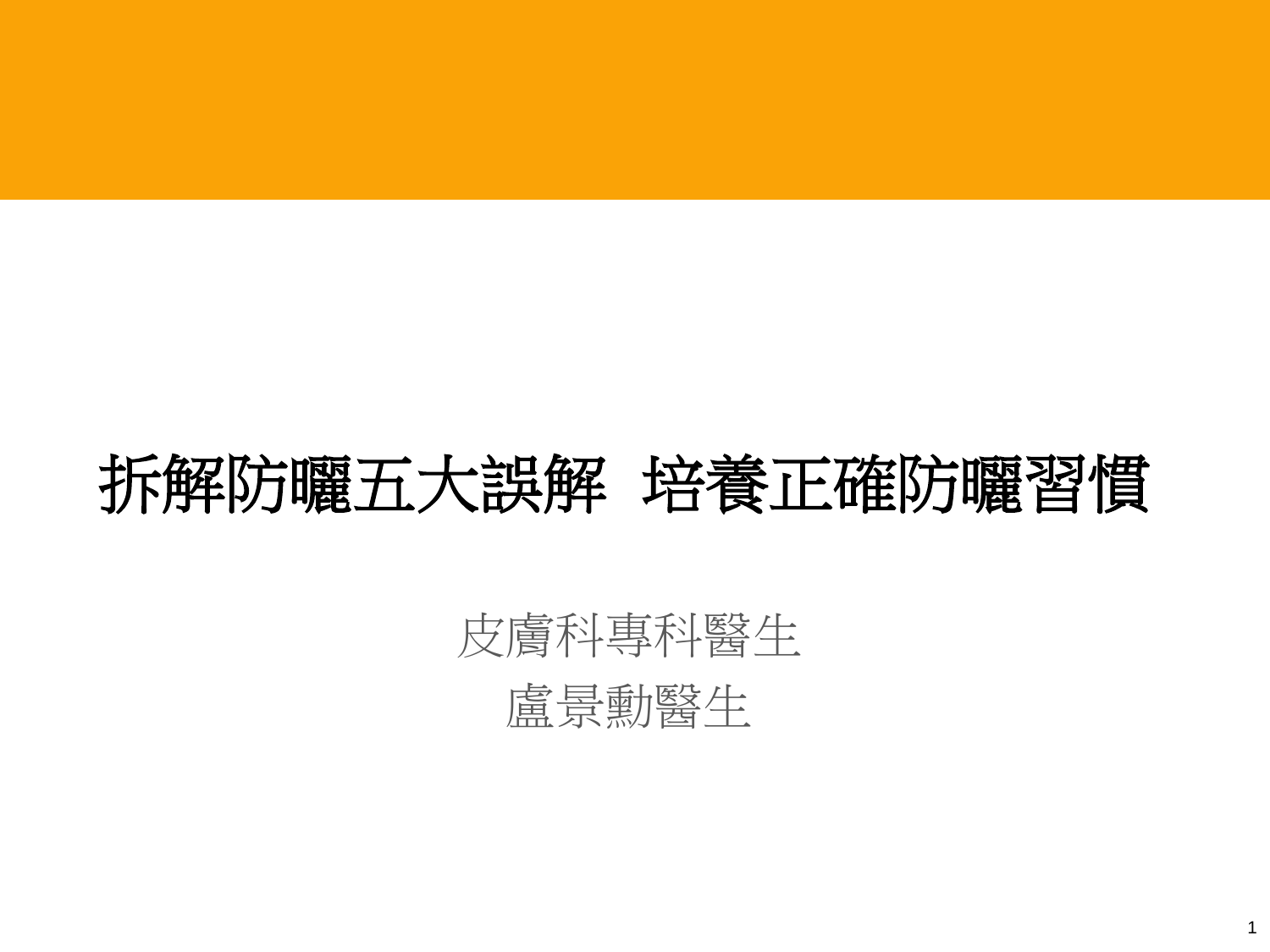## 陽光對皮膚的影響

- 過度曝曬於陽光下會曬傷皮膚、導致皮膚老化及催生皺紋
- 增加患上皮膚癌的風險,約八成皮膚癌是由過度曝曬所致
- 本港皮膚癌個案有上升趨勢
- 以較常見的非黑色素瘤皮膚癌(Non-melanoma Skin Cancer)為例
	- 2002年:香港十大常見的癌症中,排名第十,有602宗新症
	- 2012年:香港十大常見的癌症中,排名第七,有895宗新症,升幅近**50%**

Ref:

- Skin cancer, smart patient, HA, [http://www21.ha.org.hk/smartpatient/tc/cancerin\\_focus/details.html?id=170](http://www21.ha.org.hk/smartpatient/tc/cancerin_focus/details.html?id=170)
- Top 10 Cancer in 2012 Cancer Registry, HA, [http://www3.ha.org.hk/cancereg/statistics.html#cancerfacts](http://www3.ha.org.hk/cancereg/statistics.html)

<sup>•</sup> Hong Kong Observatory; 紫外線: [http://www.hko.gov.hk/education/edu06nature/06nature\\_ultraviolet/ele\\_ultraviolet\\_c.htm#q3](http://www.hko.gov.hk/education/edu06nature/06nature_ultraviolet/ele_ultraviolet_c.htm)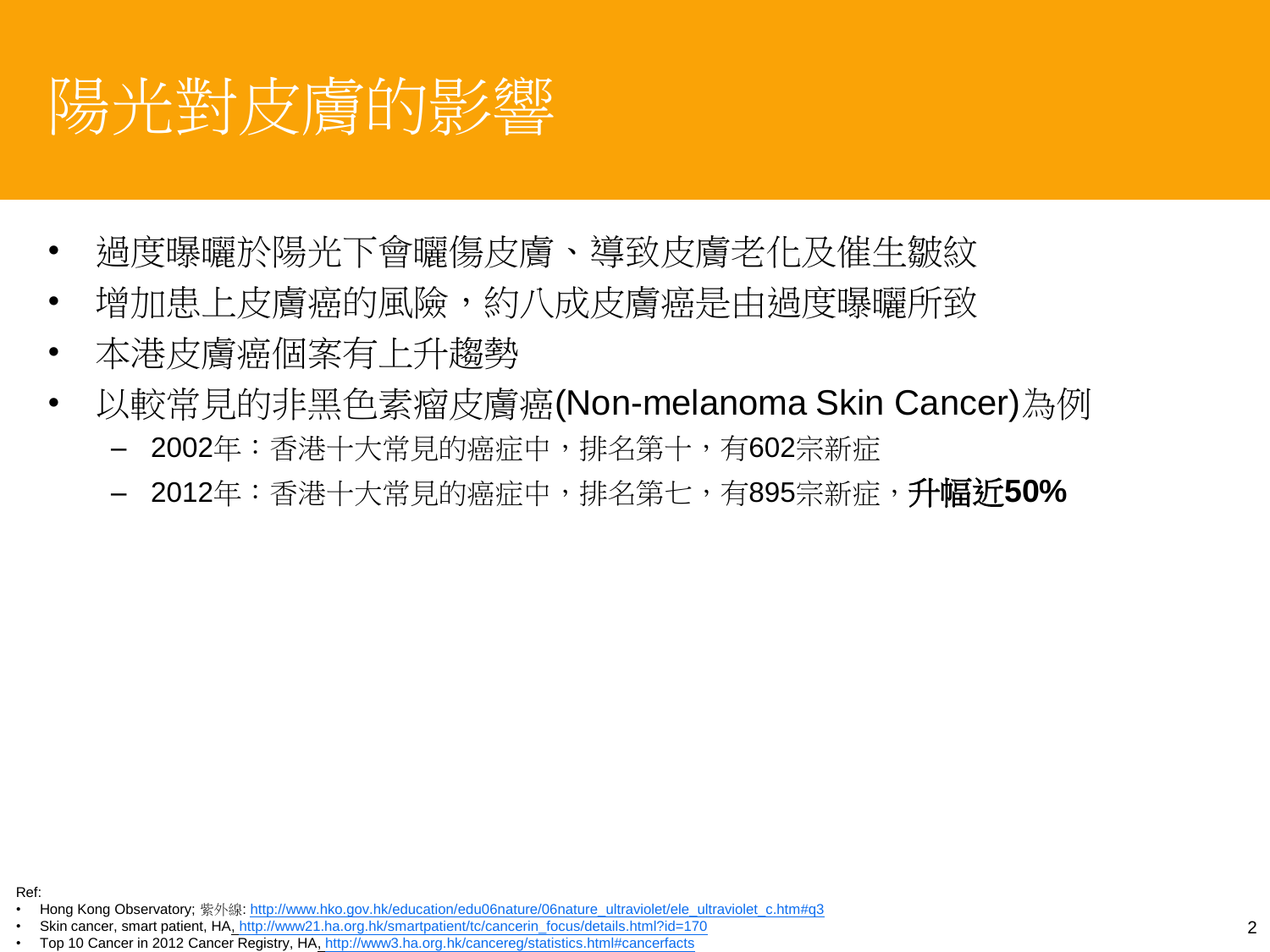

陽光可能對皮膚造成的影響:

#### 曬傷 日光性皮膚炎 多形性日光疹 日光性角化症 鱗狀細胞癌

#### 皺紋 着色性乾皮症 紫質症 基底細胞瘤 黑色素瘤

3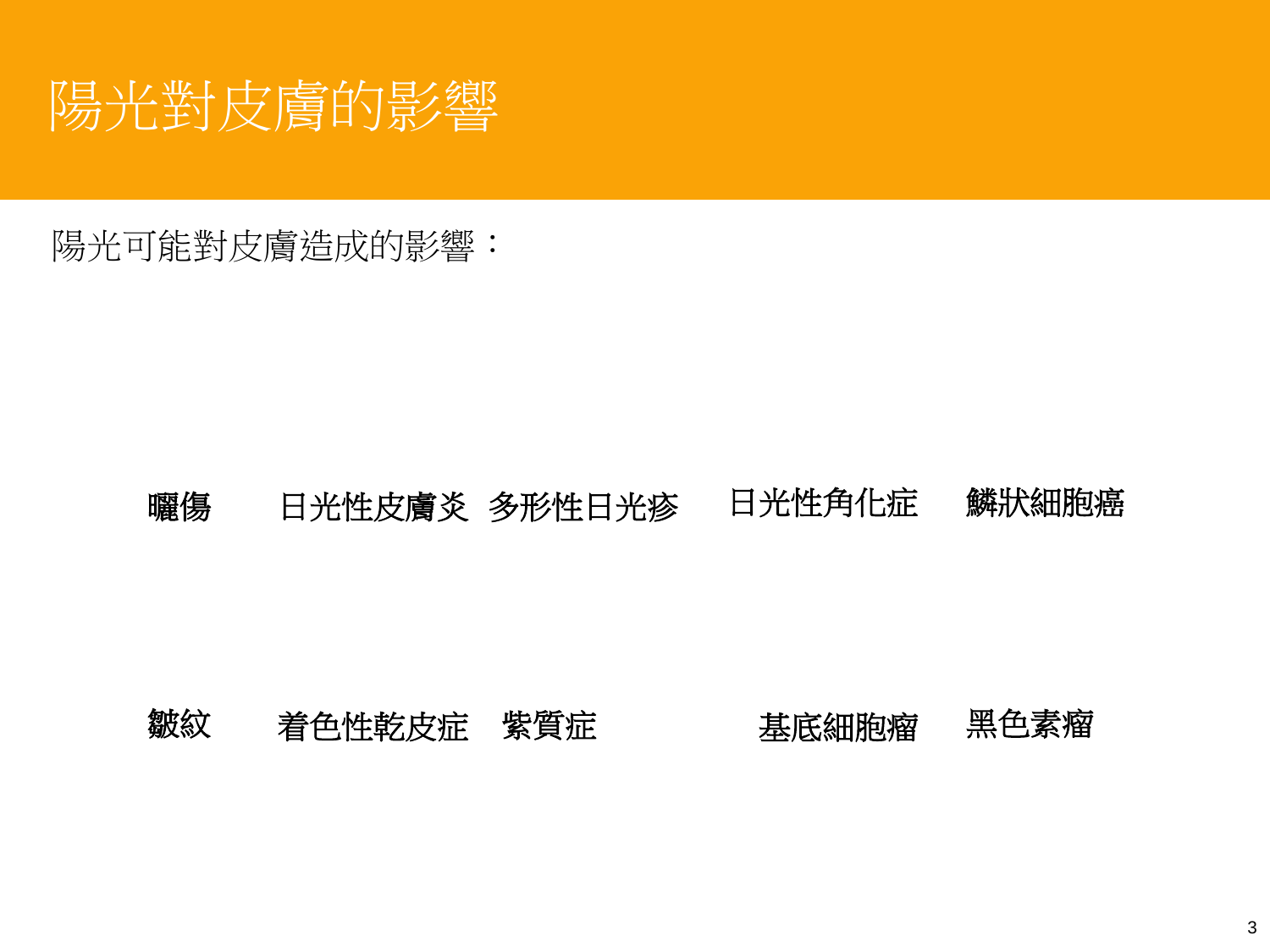### 不同光線對皮膚的影響

| 光線種類          | 吸收部位 | 對皮膚造成的影響                                                                 |
|---------------|------|--------------------------------------------------------------------------|
| 紫外線A<br>(UVA) | 真皮   | 皮膚老化、免疫抑製作用(immuniosuppressive effects)、生<br>產活性氧<br>(ROS)的影響的DNA,蛋白質和脂類 |
| 紫外線B<br>(UVB) | 表皮   | 曬傷皮膚、產生有毒代謝物直接損害DNA,和光致癌性<br>(photocarcinogenicity)                      |
| 紅外線A<br>(IRA) | 皮下組織 | 皮膚老化                                                                     |
| 紅外線B<br>(IRB) | 表皮   | 發熱、發炎、氧化、損害DNA                                                           |
| 紅外線C<br>(IRC) | 表皮   | 發熱、發炎、氧化、損害DNA                                                           |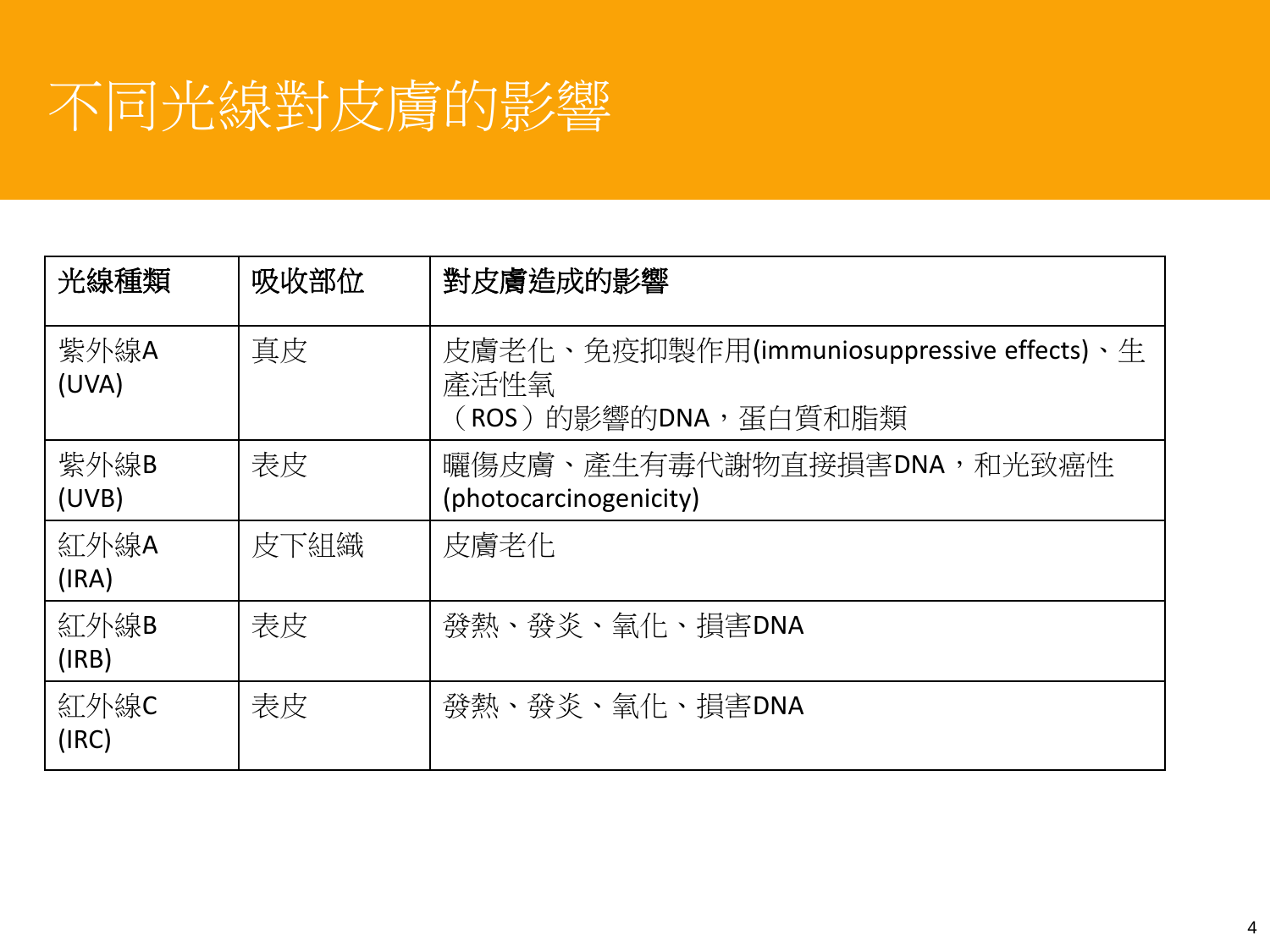

- 太陽光中有54%是紅外線,而紅外線是唯一能穿透真皮層(dermis),深入皮 下組織 (Subcutaneous) 的光線
- 紅外線會令肌膚抗氧化成份減少
- 紅外線及熱力會破壞真皮層細胞,觸發基質金屬蛋白酶-1 (Matrix Metalloproteinase-1, MMP-1) 的合成
- MMP-1會分解肌膚中的膠原蛋白及彈性纖維

减低肌膚彈性,加速肌膚老化

Ref:

- Polefka TG et al. Effects of solar radiation on the skin. J Cosmet Dermatol. 2012 Jun;11(2):134-43.
- Cho S et al. Effects of infrared radiation and heat on human skin aging in vivo. J Investig Dermatol Symp Proc. 2009;14(1):15-9. 3. Data on file. Galderma S.A., Switzerland
- Kim et al (2006) Regulation of type I procollagen and MMP-1 expression after single or repeated exposure to infrared radiation in human skin. Mech Ageing Dev. 2006 Dec;127(12):875-82. Epub 2006 Oct 25.<http://www.ncbi.nlm.nih.gov/pubmed/17067654>
- Schroeder et al (2008) *Journal of Investigative Dermatology* (2008) 128, 2491–2497 http://www.nature.com/jid/journal/v128/n10/full/jid2008116a.html 5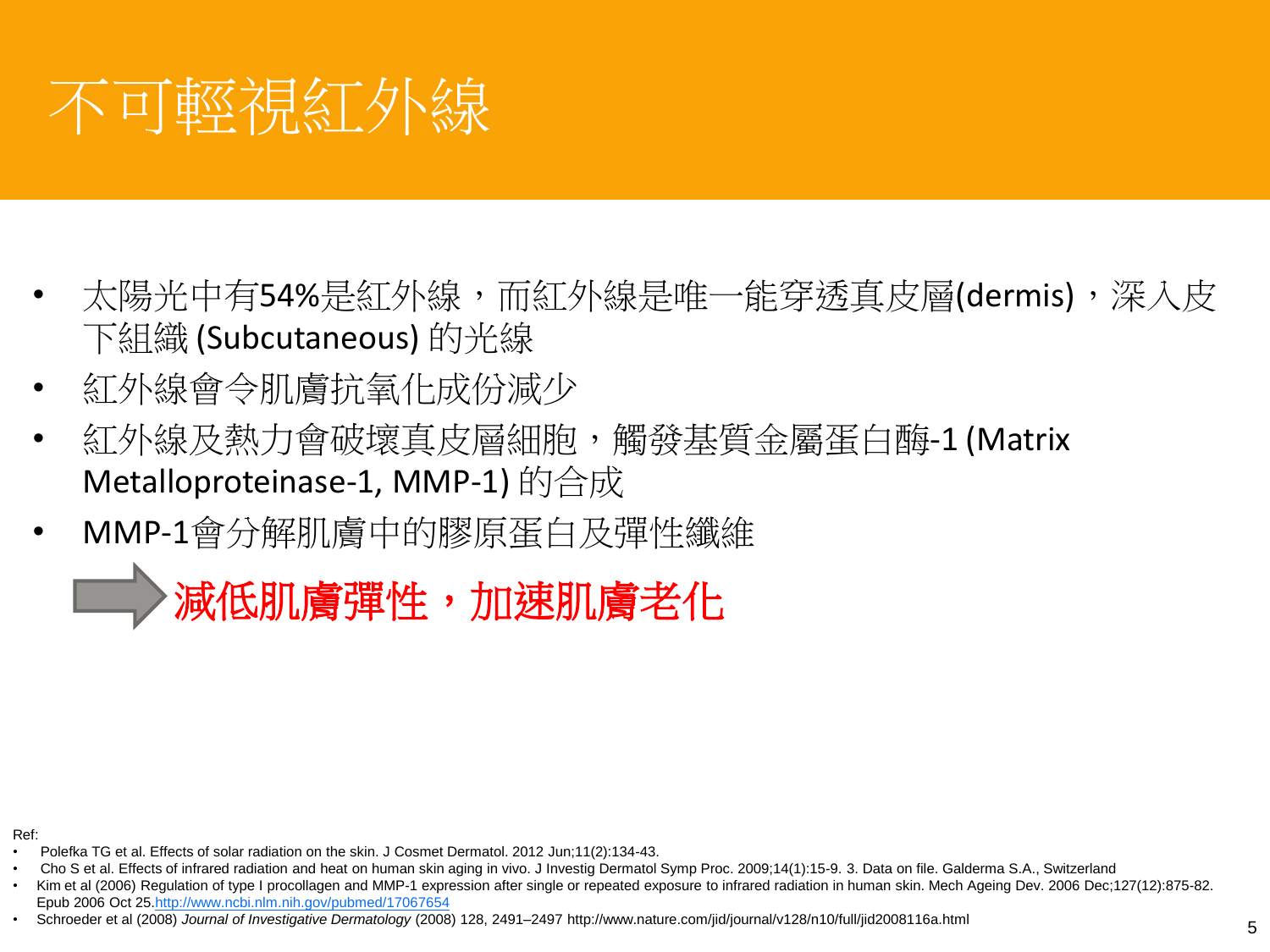### 紫外線對皮膚的影響

- 紫外線(UVR)是肉眼不能看見、皮膚不能感受的幅射,太陽燈及電 焊機等都會釋出紫外線
- 紫外線能夠深入滲透皮膚,損害細胞,包括日炙、皮膚衰老、刺傷眼 睛及皮膚癌等
- 紫外線可分為3 類:

Ref:

- 紫外線A會引致皮膚衰老,並且可能導致皮膚癌
- 紫外線B會引致皮膚發紅及灼傷,過量暴露於紫外線B之下是引致皮膚癌的最重要 原因
- 紫外線C是最致命的紫外線,但由於紫外線C全部會被臭氧層所吸收,所以不會到 達地球表面
- 香港的紫外線強度指數相當之高,根據香港天文台的數據顯示,每年 夏季的紫外線指數均處於「甚高」,甚至「極高」水平

• Ultraviolet Radiation, HK Cancer Fund, http://www.cancer-fund.org/sunsmart/Eng/ultraviolet.html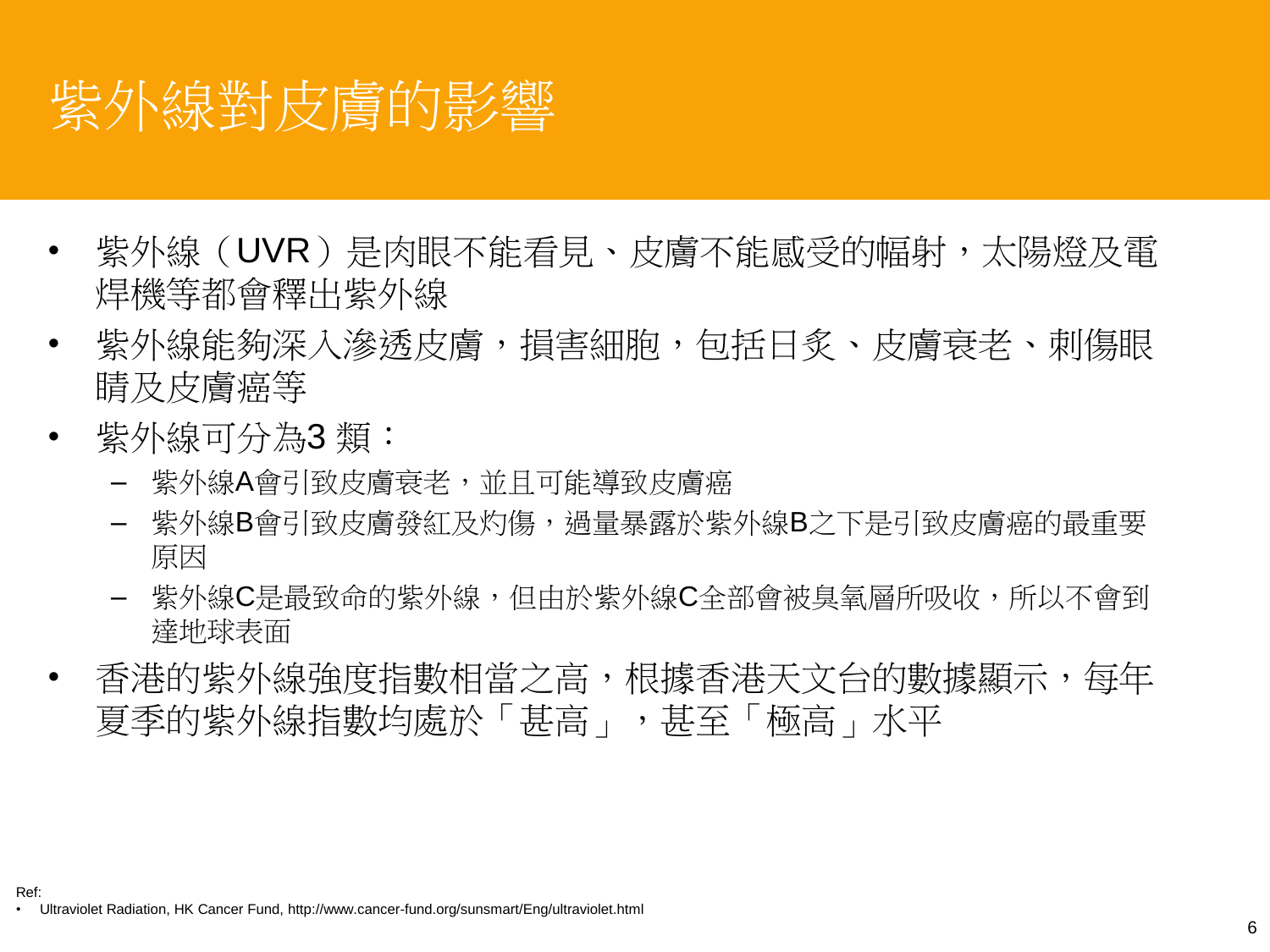# 港人五大防曬謬誤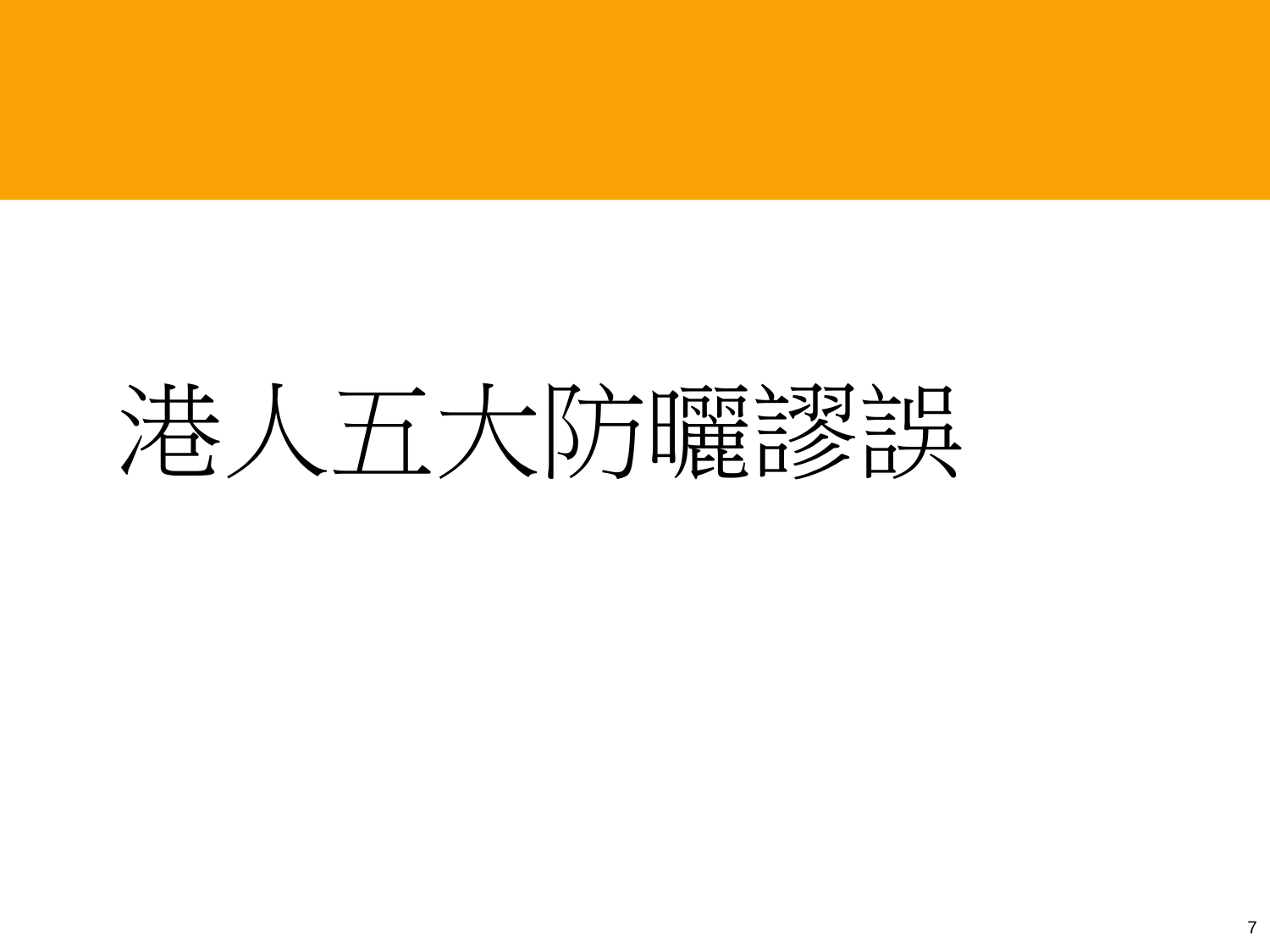### 港人防曬謬誤 #1 - 選用防曬用品,注意防紫外線就足夠

#### 正解:

- 太陽光中有54%是紅外線
- 紅外線是唯一能穿透真皮層(dermis),滲透皮下組織 (Subcutaneous) 的光線
- 紅外線亦會對肌膚產生不良影響,令肌膚提早衰老
- 選擇防曬產品時,除了注意產品的防紫外線功能,亦需 注意是否有防紅外線的功能

Ref:

Polefka TG et al. Effects of solar radiation on the skin. J Cosmet Dermatol. 2012 Jun;11(2):134-43. 2. Cho S et al. Effects of infrared radiation and heat on human skin aging in vivo. J Investig Dermatol Symp Proc. 2009;14(1):15-9. 3.

<sup>•</sup> Villanueva (2010) Radiation from the Sun, Universe Today <http://www.universetoday.com/60065/radiation-from-the-sun/>

<sup>•</sup> Schroeder et al (2008) *Journal of Investigative Dermatology* (2008) 128, 2491–2497 <http://www.ncbi.nlm.nih.gov/pubmed/17067654> <sup>8</sup>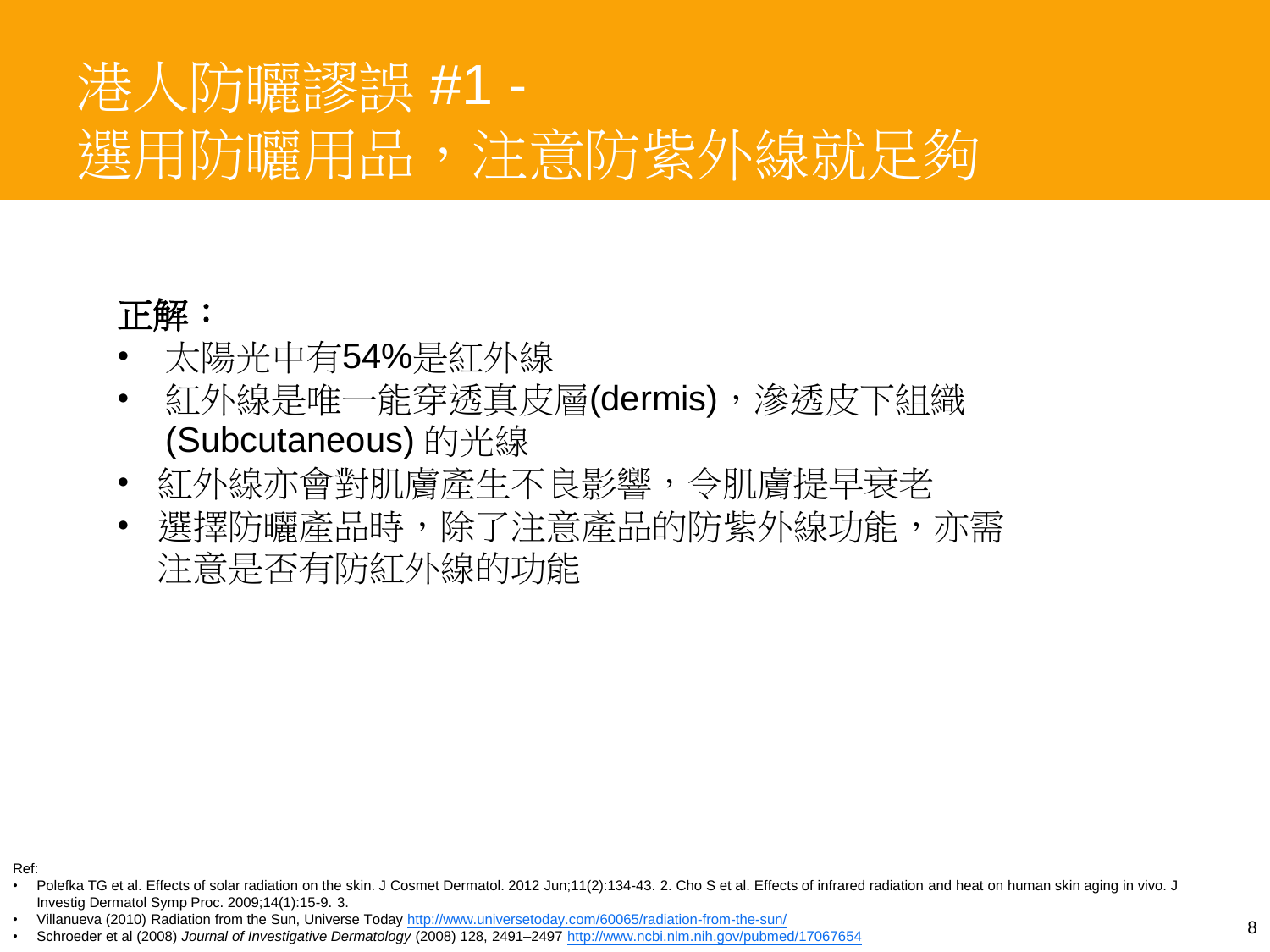### 港人防曬謬誤 #2 – 貪靚的人才需要防曬?

#### 謬誤**2**:貪靚的人才需要防曬,我不怕曬黑,所以唔需要防曬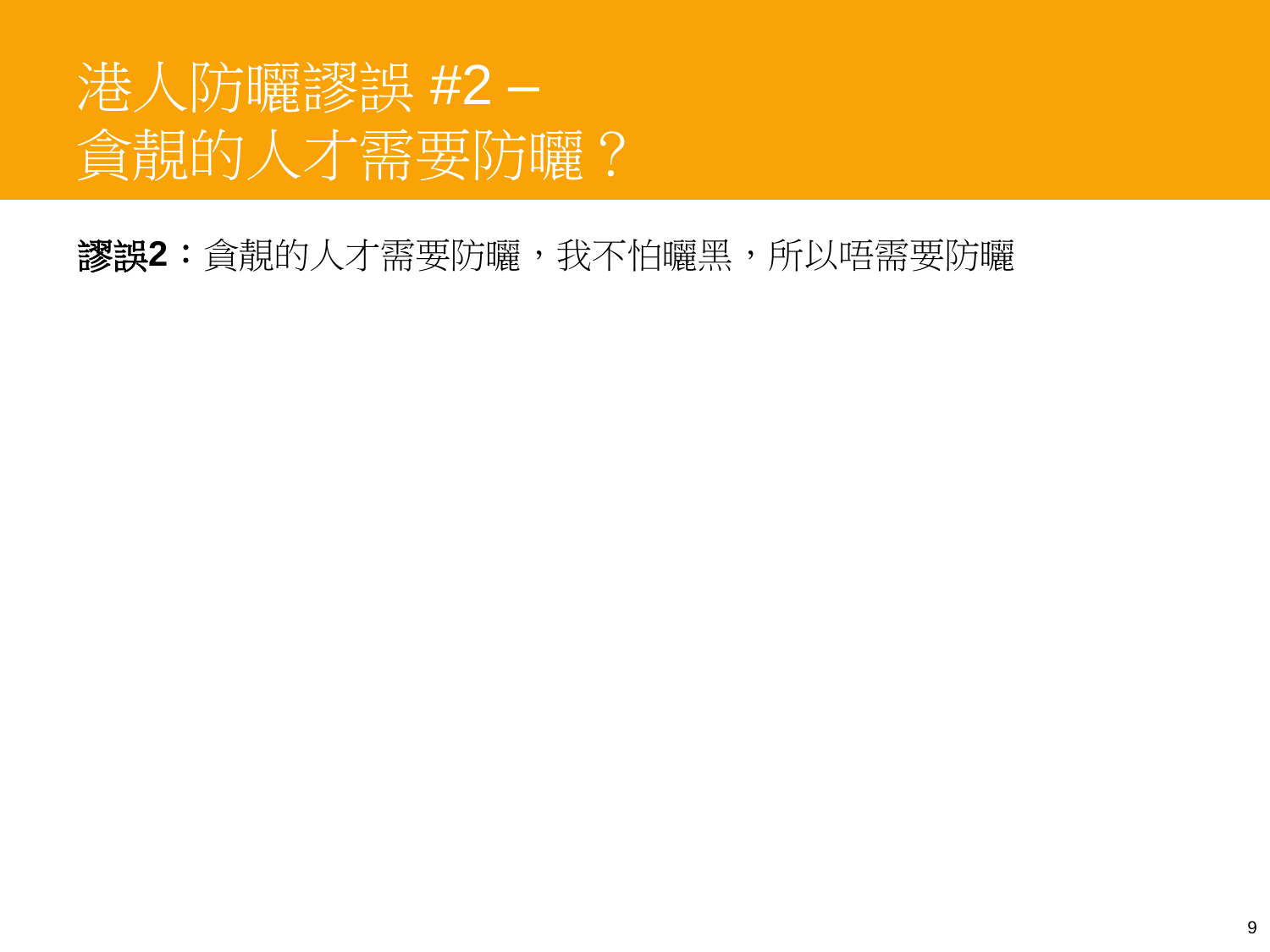### 港人防曬謬誤 #2 – 貪靚的人才需要防曬?

#### 正解:

- 不論男女老幼,任何人都需要防曬
- 任何膚色的人,都有機會患上皮膚癌
- 適當的防曬,有助預防皮膚癌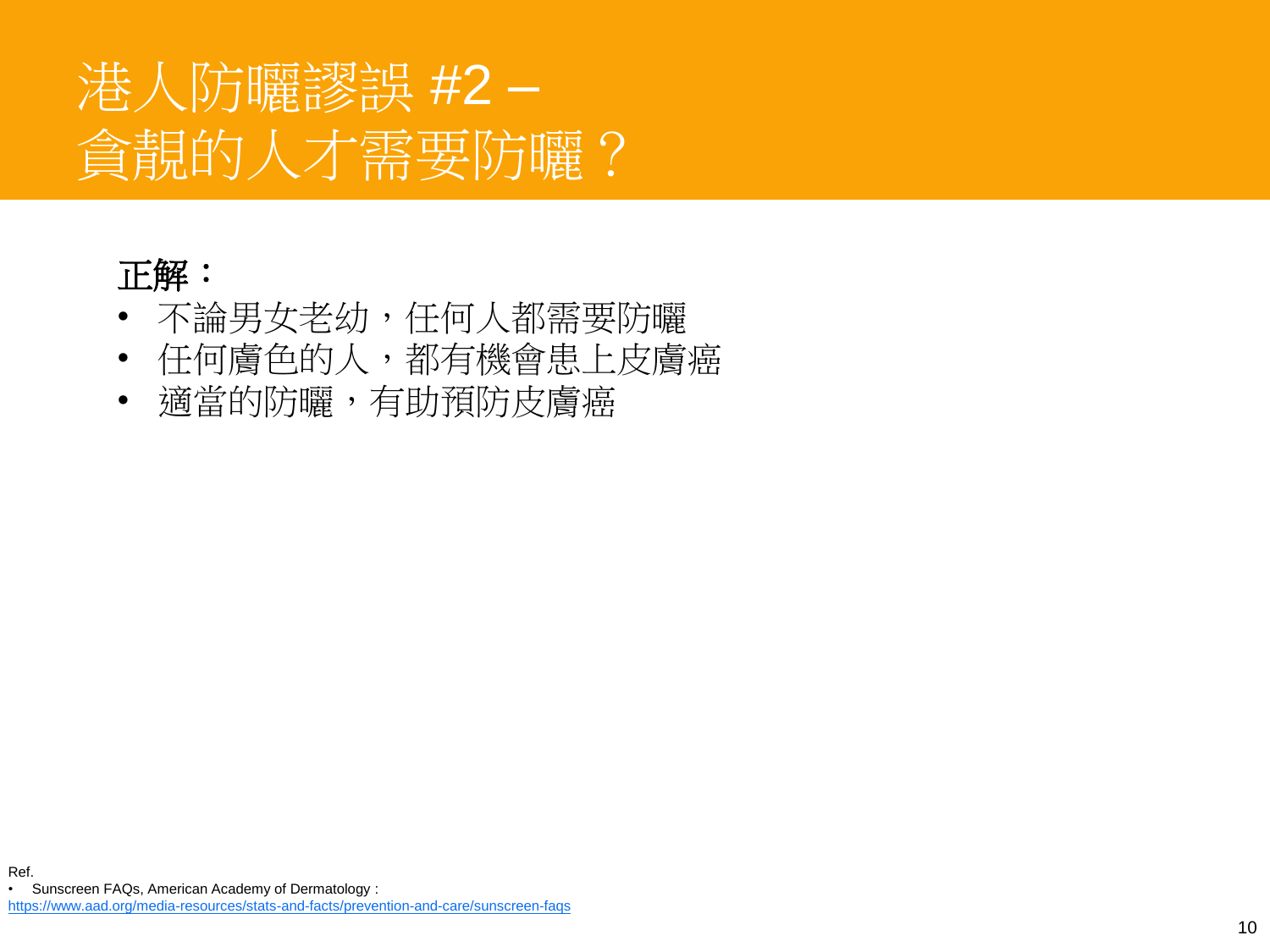### 港人防曬謬誤 #3 – 冬天/陰天/足不出戶就不用塗防曬?

謬誤**3**:冬天/陰天/我極少在戶外活動,甚至整天留於室內地方,唔需 要防曬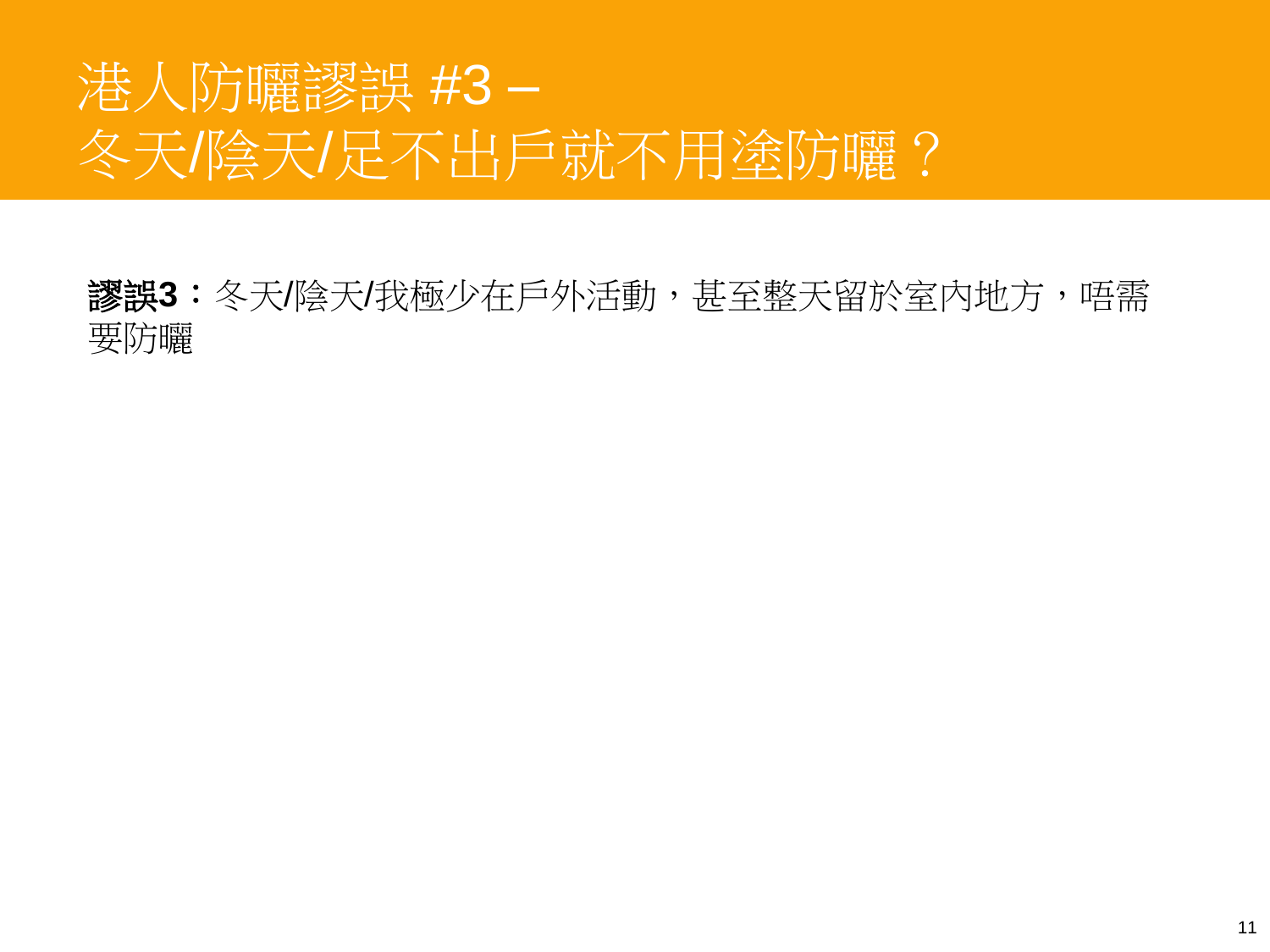### 港人防曬謬誤 #3 – 冬天/陰天/足不出戶就不用塗防曬?

#### 正解:

- 每日均需要塗防曬,因為陽光中的紫外線,不論春夏秋冬, 都會出現
- 就算是陰天,陽光中有80%紫外線,仍能滲透皮膚
- 美國癌症協會指出,大部份的紫外線A(UVA)都能穿越建築 物和汽車的玻璃,直達室內
- 就算室內環境沒有窗,美國有研究指出,一些普及的室內照 明都會發出紫外線

Ref.

• Sunscreen FAQs, American Academy of Dermatology :

- <https://www.aad.org/media-resources/stats-and-facts/prevention-and-care/sunscreen-faqs>
- America Cancer Society: Skin Cancer Prevention and early detection: <http://www.cancer.org/cancer/cancercauses/sunanduvexposure/skincancerpreventionandearlydetection/skin-cancer-prevention-and-early-detection-u-v-protection>

<sup>•</sup> Klein et al (2009) 'The risk of ultraviolet radiation exposure from indoor lamps in lupus erythematosus.' Autoimmun Rev. 2009 Feb; 8(4): 320–324. <http://www.ncbi.nlm.nih.gov/pmc/articles/PMC2829662/>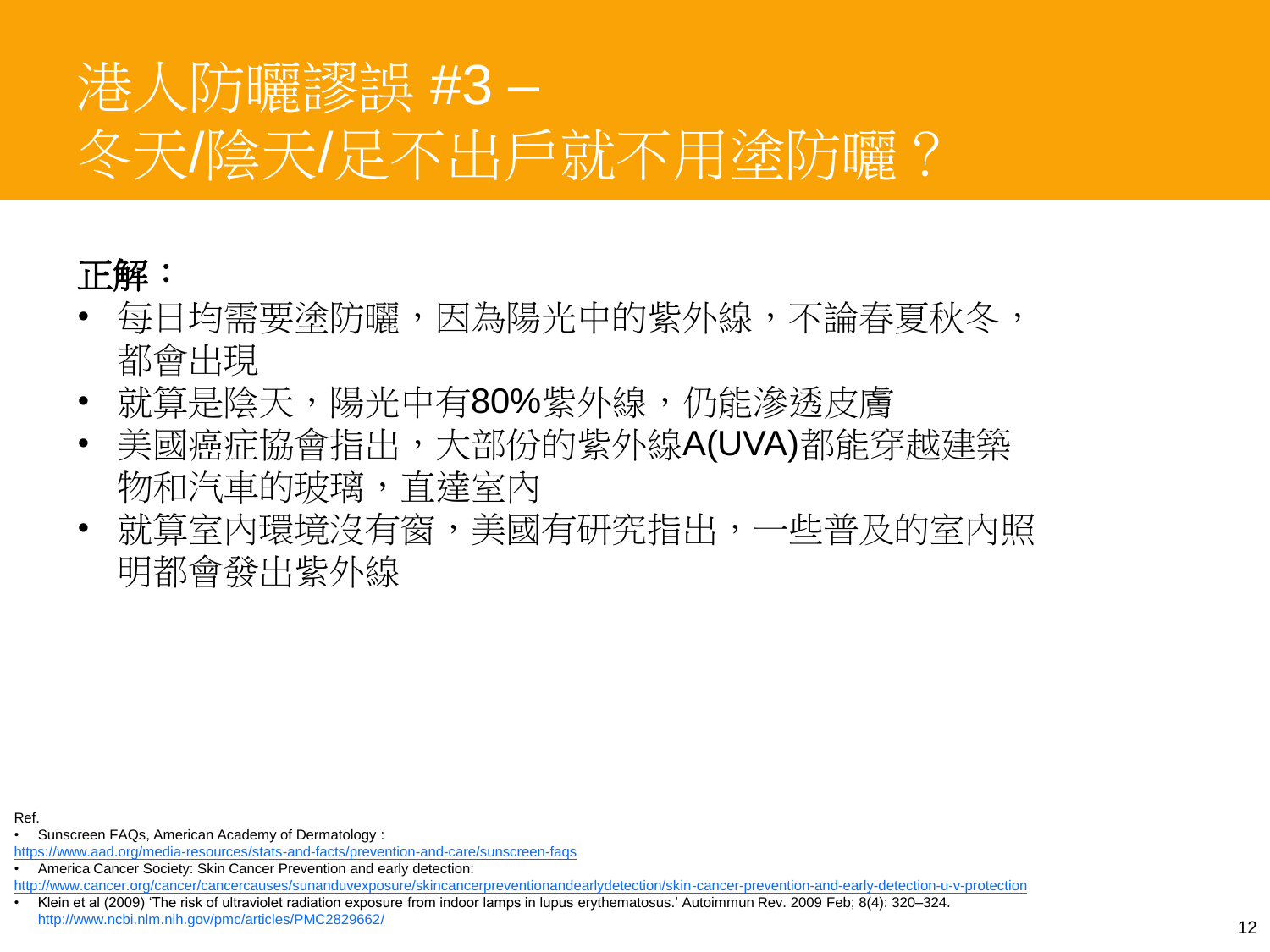

**60%**紫外線吸收是在早上**10**點至下午**2**點 超過**90%**紫外線滲透薄雲層

每高**300**米,紫外線會增加**4%**

沙會反射**25%**紫外線

陰影的地方可以減少**50%**紫外線

室內地方仍會接觸到**10-20%**紫外線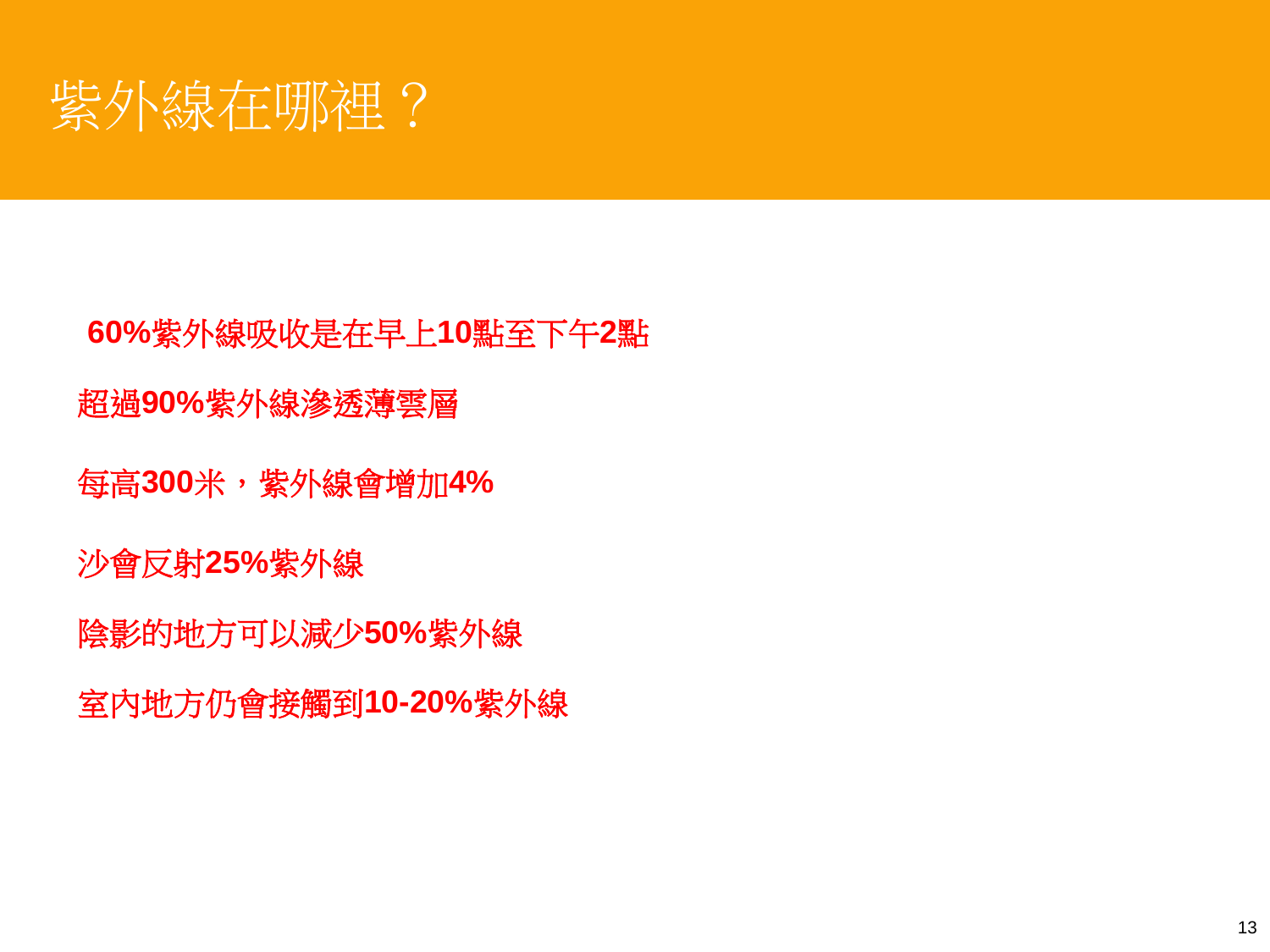### 室內就不用防曬?

- 美國有研究指出,一些普及室內照明燈泡會發出一定程度的紫外線, 包括:
	- 慳電膽 (fluorescent light)
	- 白熾燈 (incandescent light)
	- 鹵素燈 (halogen light)

Ref.

- 雖然室內照明發出的紫外線份量不多,但因為長時間接觸,因此對肌 膚造成的影響都不容忽視
- 因此,建議於室內都應塗上防曬用品,以策萬全

<sup>•</sup> Klein et al (2009) 'The risk of ultraviolet radiation exposure from indoor lamps in lupus erythematosus.' Autoimmun Rev. 2009 Feb; 8(4): 320–324. <http://www.ncbi.nlm.nih.gov/pmc/articles/PMC2829662/> 14 and the state of the state of the state of the state of the state of the state of the state of the state of the state of the state of the state of the state of the st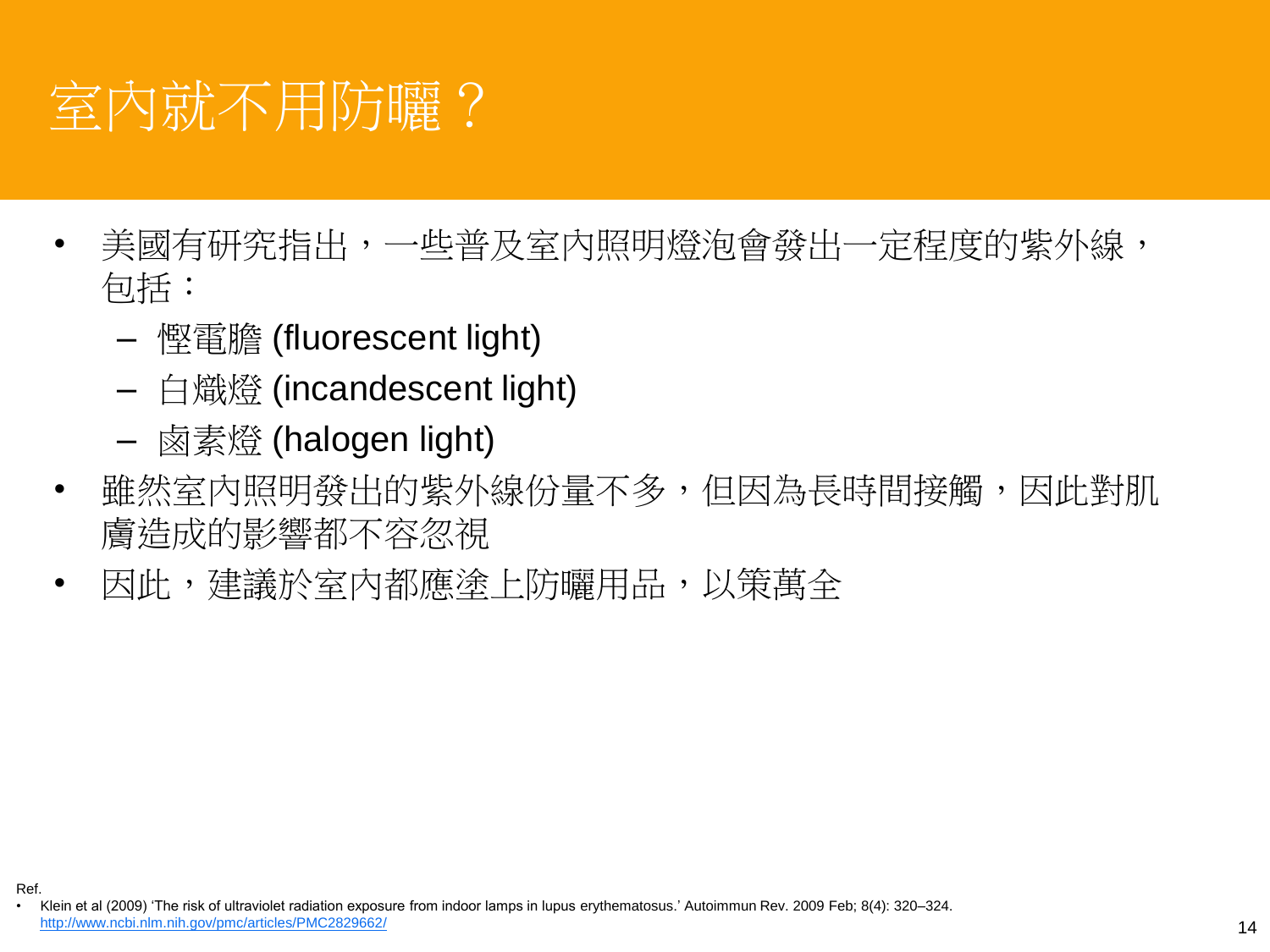### 港人防曬謬誤 #4 – 一層就得?SPF數字越高越好?

### 正解:

- 選用防曬產品最少用SPF30的產品,可以阻擋97%的陽光
- 防曬度數越高,可以阻擋越多陽光,但沒有產品能阻擋100%陽光
- 大部份人僅塗上建議份量25-50%的防曬產品
- 防曬產品SPF數值,是以每平方厘米塗抹厚度2mg計算;若塗抹份 量不足,不論度數有多高,防曬產品功效會明顯下降,而且幅度 難以預計
- 若希望得到預期防曬效果,無論防曬產品度數高低,都要塗抹至 少一個五蚊銀的份量(面部),以確保達至美國食品藥品監督管理局 (Food and Drug Administration) 建議的2mg塗抹厚度

Ref:

1. Sunscreen FAQs, American Academy of Dermatology : https://www.aad.org/media-resources/stats-and-facts/prevention-and-care/sunscreen-faqs

2.Kim et al (2010) The relation between the amount of sunscreen applied and the sun protection factor in Asian skin [J Am Acad](http://www.ncbi.nlm.nih.gov/pubmed/19962787) [Dermatol.](http://www.ncbi.nlm.nih.gov/pubmed/19962787) 2010 Feb;62(2):218-22. [http://www.ncbi.nlm.nih.gov/bembbmed/19962787](http://www.ncbi.nlm.nih.gov/pubmed/19962787)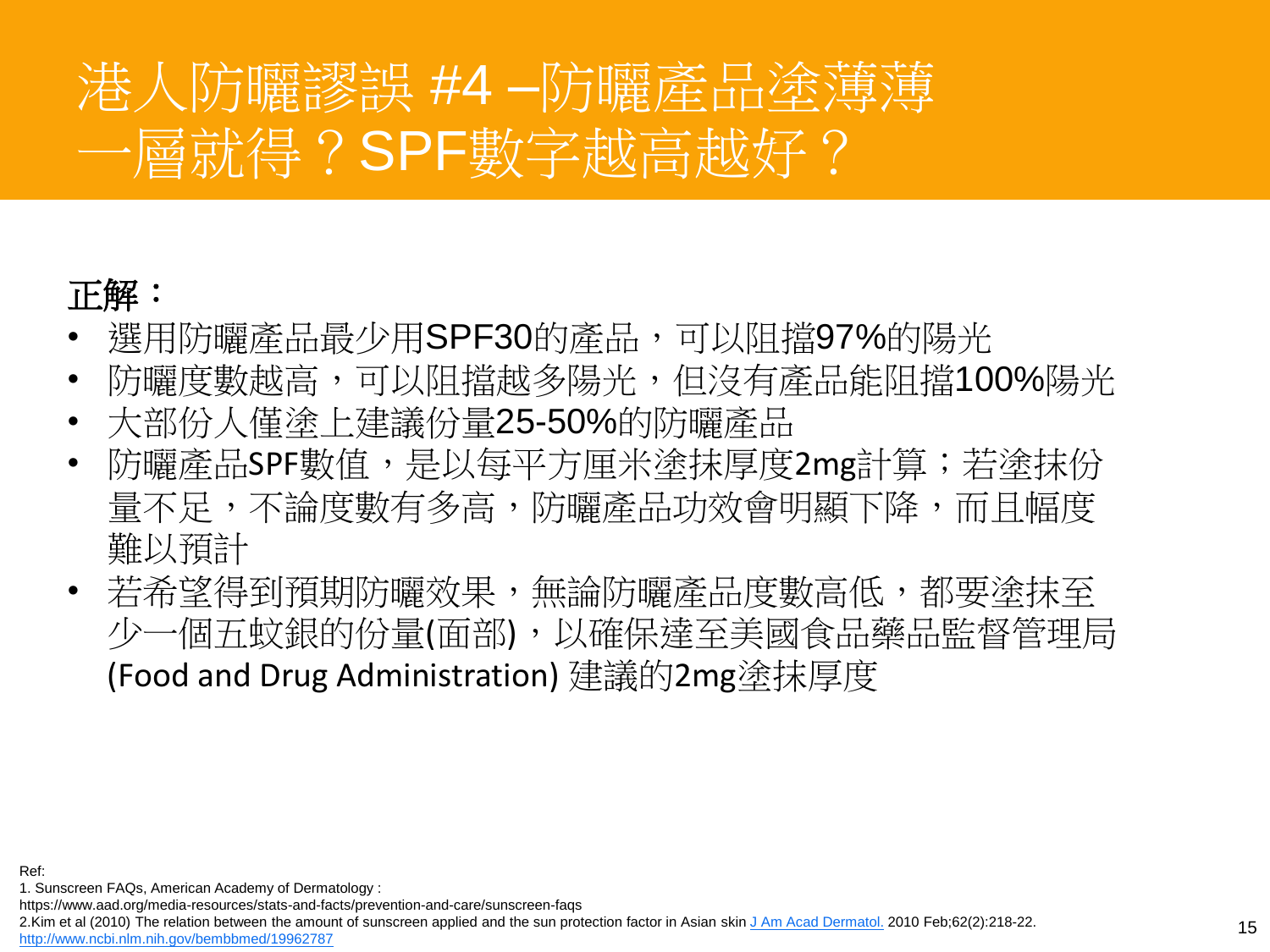### 認識SPF 和PA防曬系數

| $\overline{\phantom{a}}$ SPF<br>UVB防護標準 | 假設你的皮膚在陽光下曝曬10分鐘便會被曬傷<br>塗上SPF 15的防曬乳霜,便有效防護150分鐘而<br>不被曬傷。 |
|-----------------------------------------|-------------------------------------------------------------|
| $\overline{\mathsf{PA}}$<br>UVA防護標準     | 強度以「+」來表示,<br>+ , 表示有效防護時間延長。<br>多一個                        |

• Hong Kong Observatory; Protection against UV radiation [http://www.hko.gov.hk/wxinfo/uvindex/english/uvprotect.htm#SPF](http://www.hko.gov.hk/wxinfo/uvindex/english/uvprotect.htm) • Japan Cosmetic Industry Association Measurement Standards for UVA Protection Efficacy

Ref:

Japan Cosmetic Industry Association Measurement Standards for UVA Protection Efficacy<br>[http://www.fda.gov/ohrms/dockets/dailys/00/Sep00/090600/c000565\\_appendix\\_03.pdf](http://www.fda.gov/ohrms/dockets/dailys/00/Sep00/090600/c000565_appendix_03.pdf) 16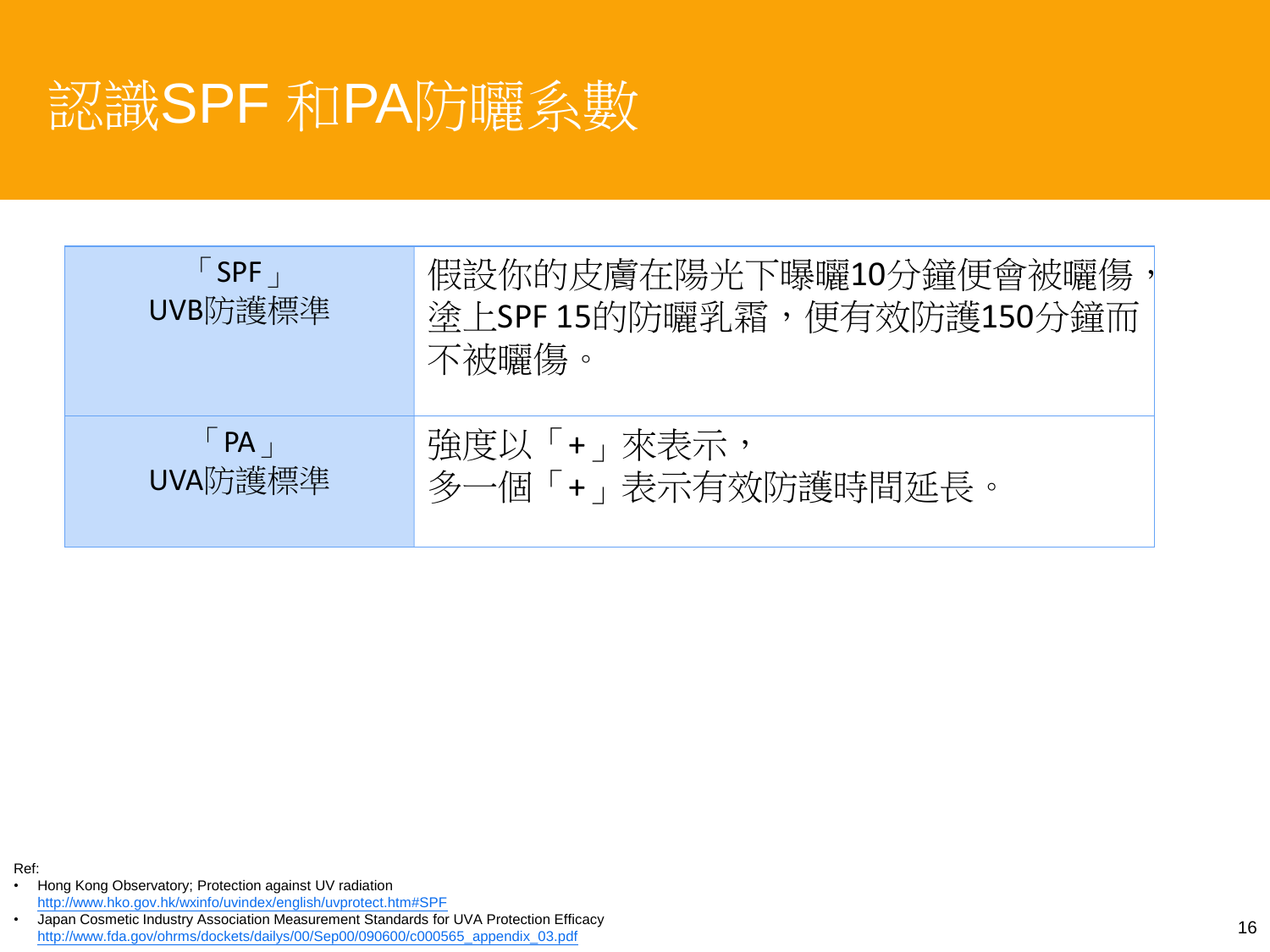### 港人防曬謬誤 #5 – 用具防曬功能的化妝品就得?

### 正解:

- 化妝品主要作底妝及遮瑕用途,通常只用一粒珍珠的份量就足 夠,但此份量並不足達到防曬應有之功效
- 防曬用品需要塗抹至少一個港幣五元的份量,如只以化妝品取 代,就可能不足夠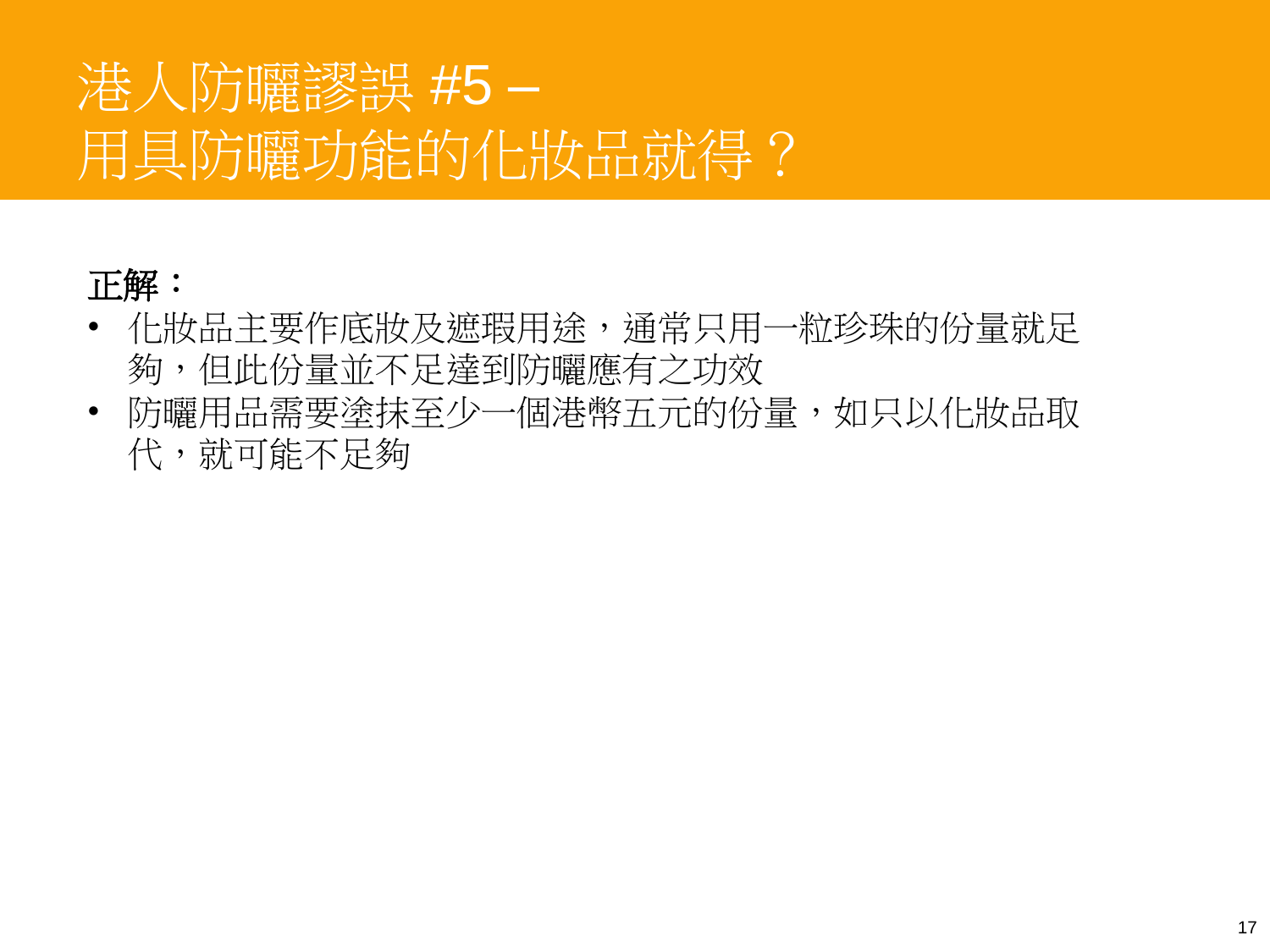# 選擇及使用防曬用品小貼士

- 選用有效阻擋紫外線及紅外線的SPF 30 或以上防曬用品,最好具有防 水功能
- 無論防曬用品系數高低,都要塗抹至少一個港幣五元的份量
- 防曬用品最好每兩小時補塗一次;大量出汗及游泳後亦應補塗
- 在室內亦需塗上防曬用品保護肌膚
- 除了面部防曬,頸和四肢等外露的皮膚都應塗上防曬用品
- 出門前15分鐘,應該塗上防曬產品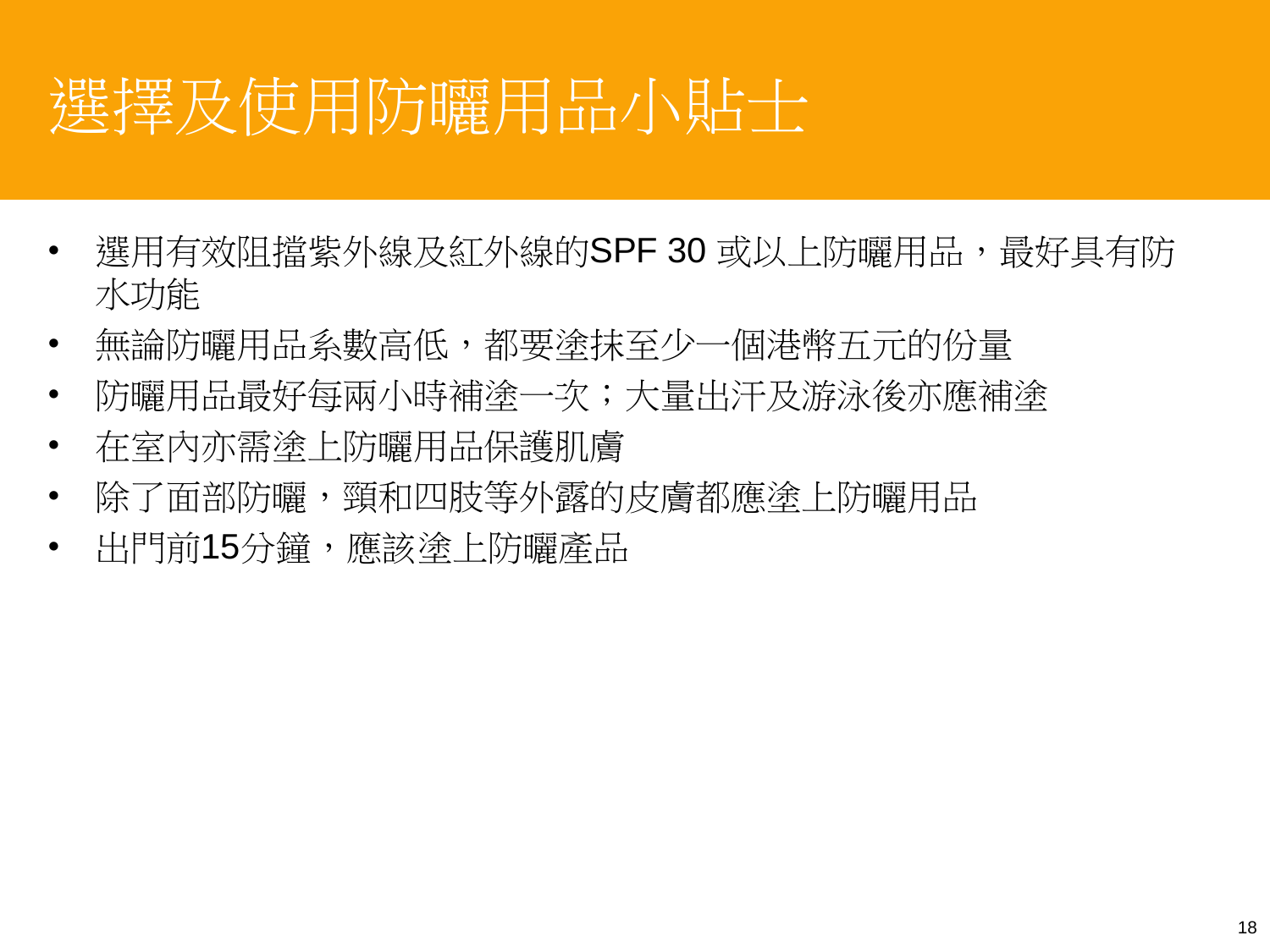